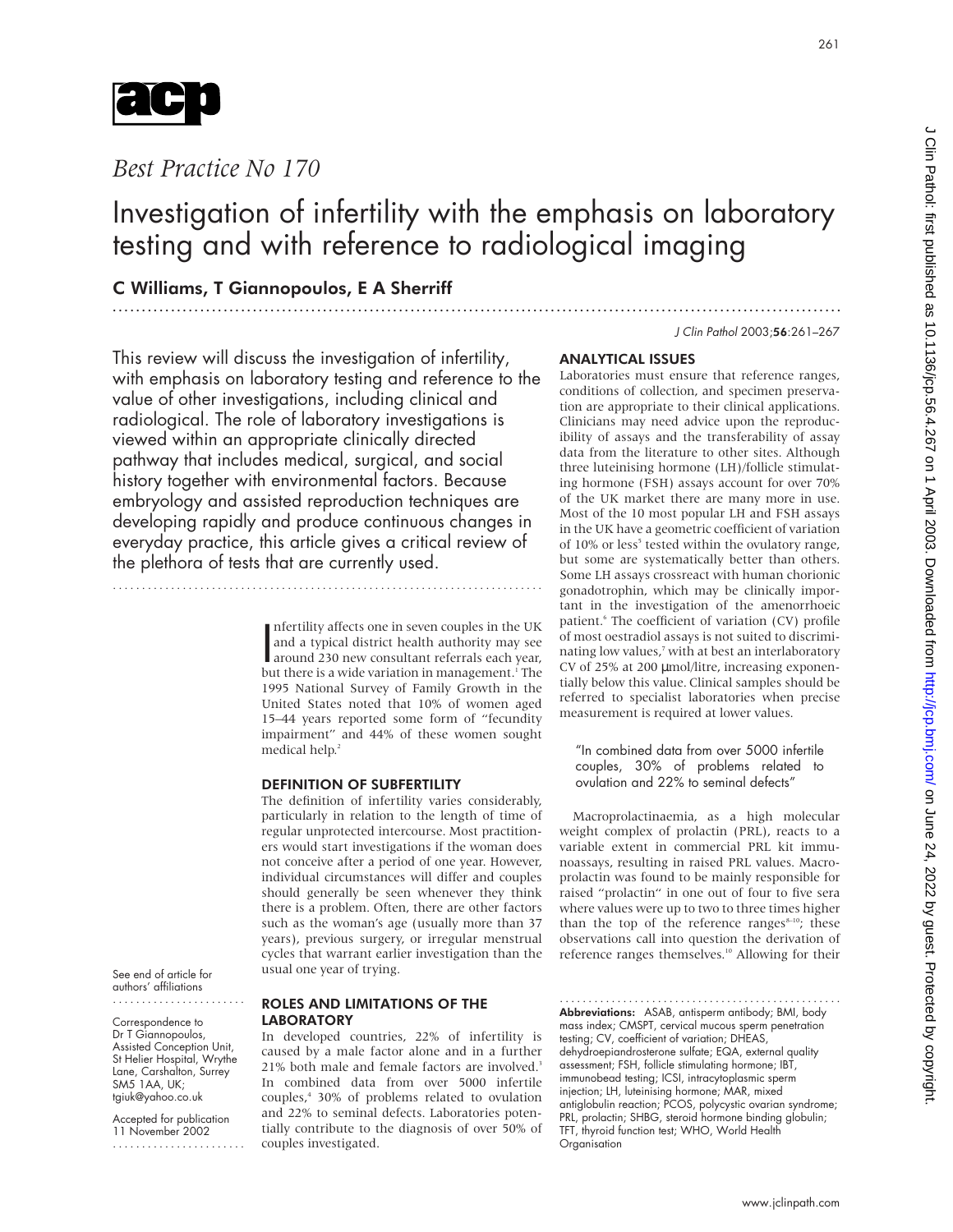lower relative proportions, higher ranges of raised PRL may be equally affected by macroprolactin and there are not enough data to be confident about defining a value at which macroprolactin can be neglected as a possible cause of raised PRL, although evidence indicates that macroprolactin is rarely reported at total PRL > 20 000 mU/litre (Dr M Fahie-Wilson, personal communication, 2002). It has been recommended that when total PRL is > 700 mU/litre the sample should be investigated for the presence of macroprolactin,<sup>10 11</sup> and measurement of PRL after treatment with polyethylene glycol, which precipitates macroprolactin, is one way of doing this. Because at this stage the clinical consequences of this entity seem relatively benign, referral and intensive investigation of affected patients may not be necessary; however, follow up of a large cohort in terms of longterm clinical outlook is required (Dr M Fahie-Wilson, personal communication, 2002).<sup>12</sup> Because macroprolactinaemia does not exclude a pituitary adenoma, perhaps pituitary imaging studies should be ordered in patients with macroprolactinaemia when this is indicated by clinically relevant features.<sup>13</sup>

PRL is susceptible to stress effects and a protocol should be in place to identify this. A small study<sup>14</sup> and other evidence<sup>15</sup> suggest that venepuncture does not raise PRL and serial testing at 0, 30, and 60 minutes was reported to identify and exclude stress related hyperprolactinaemia.<sup>16</sup> PRL stimulation tests and the nocturnal profiling of prolactin probably add little to the differentiation of adenomas from other causes of increased PRL.<sup>11 17</sup>

LH measurement may exceptionally be affected by a very rare LH β-subunit variant reducing LH detection.<sup>1</sup>

Analytical services for sperm have been relatively inconsistent in term of the quality of performance in external quality assurance (EQA) programmes and the elements of service provided, but are improving (Dr AD Atkinson, personal communication, 2002). The UK External Quality Assurance Scheme data now indicate that most non-specialist laboratories perform satisfactorily (Dr AD Atkinson, personal communication, 2002).

# LIMITS UPON DIRECT INTERPRETATION OF TEST RESULTS

Significantly abnormal test results do not necessarily preclude successful reproductive function. For instance, fertile and infertile men are not separated by World Health Organisation  $(WHO)^{19}$  criteria because pregnancy may occur as long as motile sperm are evident. Some identifiable defect or functional failing relating to sperm occurs in 20% to 30% of couples investigated for infertility subject to the criteria used and studies undertaken. Although abnormal semen analysis parameters such as count and percentage of normal forms are reliable indicators of subfertility, some tests such as sperm antibody assays are not.<sup>20</sup>

# SALIVA AND STEROID INVESTIGATIONS

Clinicians may not be aware that clinical sampling using saliva for steroid measurements is practicable in some  $circ$  including the measurement of oral progesterone.25 In general, however, significant interindividual differences occur in saliva to serum ratios and these have not been investigated under the range of physiological and therapeutic conditions that may disturb them. Few papers share identical methods and it can be assumed that transferability of absolute reported values will be limited. Saliva matrix effects vary significantly between different manufacturers' radioimmunoassay assay kits<sup>37</sup> and systematic differences were evident between nine laboratories measuring saliva testosterone in an EQA survey.<sup>38</sup> Salivary assays should only be considered where relevant analytical and interpretive expertise permits.

# THE INVESTIGATION OF THE INFERTILE COUPLE

There is no evidence that the recommended practice of managing the male and female partner together, as opposed to separately, improves either reproductive outcomes or nonreproductive outcomes, such as acceptance of infertility, or that temperature charts and LH detection methods to time intercourse improve outcome.<sup>39 40</sup>

# INVESTIGATIONS OF THE FEMALE PARTNER Serum progesterone: use as a key test

Recurring menstrual cycles are usually (95% confidence<sup>41</sup>) ovulatory if they vary by no more than a few days within normal confidence limits of duration and are associated with premenstrual symptoms. However, ovulation should still be confirmed by the measurement of serum progesterone in the midluteal phase.

A value of serum progesterone of > 30 nmol/litre is considered proof of adequate ovulation, although the WHO uses 18 nmol/litre to confirm ovulation (appendix 1). Progesterone values have either been measured in women with regular menstrual cycles that are assumed to be ovulatory or in conception cycles where ovulation must have taken place.

It is important that the sample is timed in relation to the subsequent onset of menses, otherwise interpretation is difficult. A mistimed sample is the most common cause of an abnormal result. The sample should be taken seven days before the expected onset of menses. If a woman has a long or unpredictable cycle the sample may need to be repeated weekly until the next menstrual cycle starts.

### Serum prolactin, FSH, LH, thyroid tests, and oestradiol in the broad classification of disorders

Anovulatory infertility is the most common cause of female infertility, often characterised by irregular menstruation, amenorrhoea, or oligomenorrhoea; however, ovulatory dysfunction may occur coincidentally with apparently regular cycles. Performance of these tests, usually done on day 2–4 of the cycle (if there is one), in concert with clinical observations, will normally identify the four main causes of ovulatory failure, namely: normogonadotrophic anovulation, hyperprolactinaemia, hypogonadotrophic hypogonadism, and hypergonadotrophic hypogonadism. In the absence of periods, greatly raised FSH (> 50 IU/ml) is diagnostic of ovarian failure; however, most patients with oligomenorrhoea or amenorrhoea will have normal gonadotrophins as part of the polycystic ovarian syndrome (PCOS). When serum oestrogen is normal, the maximum normal prolactin should be in the range 600– 800 mIU/ml.<sup>42</sup> Raised prolactin may be physiological (such as, pregnancy) or may indicate pituitary prolactinoma, stalk compression by hypothalamic or pituitary tumours, thyroid failure, PCOS, psychotherapeutic medication, or other pathology (table 1). $4$ 

"Anovulatory infertility is the most common cause of female infertility, often characterised by irregular menstruation, amenorrhoea, or oligomenorrhoea"

|                                                                                              | <b>Table 1</b> Causes of hyperprolactinaemia |
|----------------------------------------------------------------------------------------------|----------------------------------------------|
| Physiological (pregnancy, stress, nipple stimulation, coitus)                                |                                              |
| Pituitary prolactinoma                                                                       |                                              |
| Any pituitary/hypothalamic tumour that compresses the pituitary stalk                        |                                              |
| Idiopathic hypersecretion                                                                    |                                              |
| Primary hypothyroidism                                                                       |                                              |
| Pharmacological causes (phenothiazines, butyrophenones, pimozide,<br>cimetidine, methyldopa) |                                              |
| Polycystic ovarian syndrome                                                                  |                                              |
| Renal/liver failure                                                                          |                                              |
| Traumatic or neoplastic lesions of the thorax or spine                                       |                                              |
| Ectopic production of prolactin by extrapituitary tumour                                     |                                              |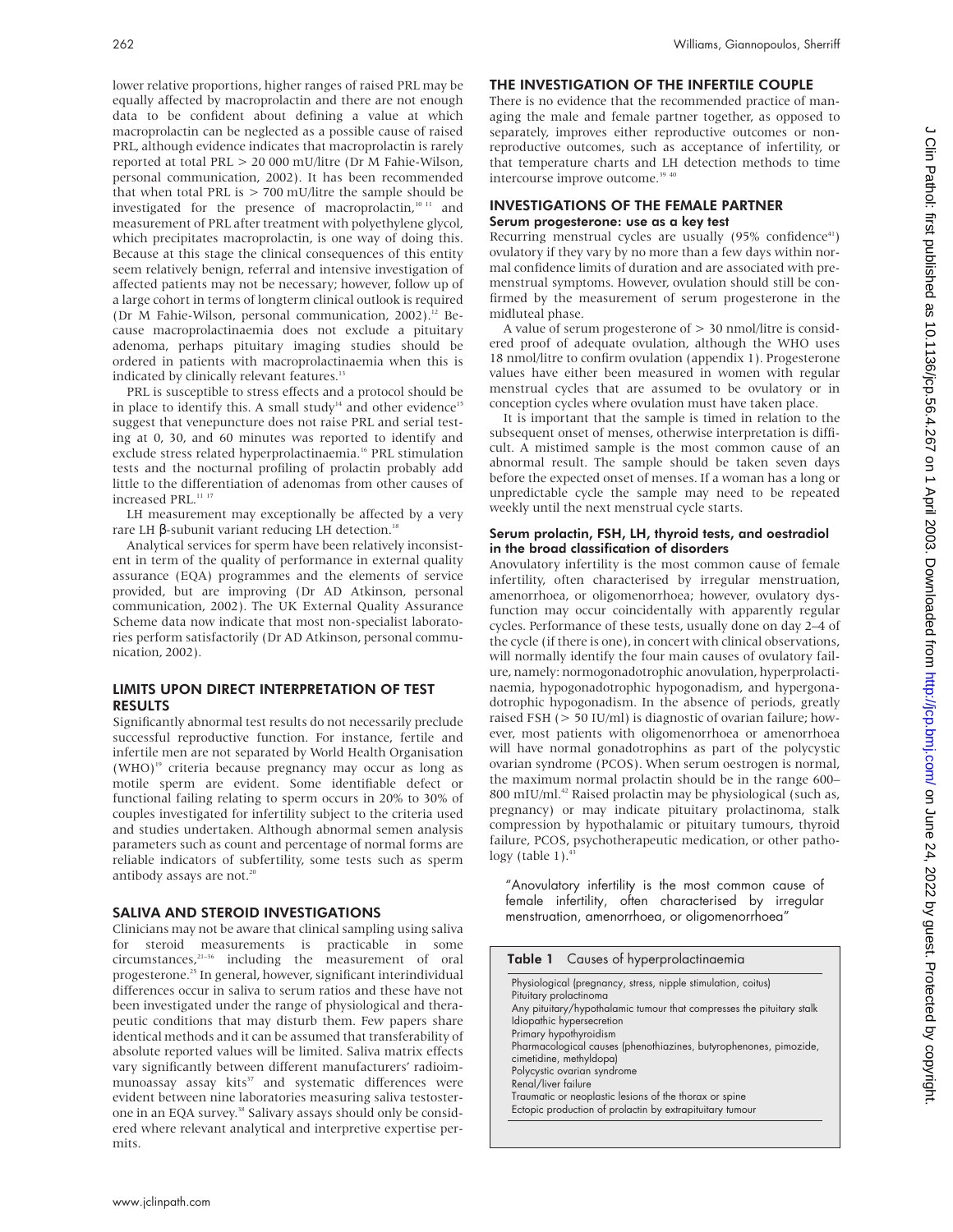Low LH and FSH concentrations (< 5 mIU/ml), low oestradiol values (< 40 pg/ml), along with a negative gestagen challenge test (no withdrawal bleeding) result from hypogonadotrophic hypogonadism, which is usually a result of primary hypothalamic or pituitary failure. Other causes include excessive stress or exercise, malnutrition, or low weight. Assessment of anterior pituitary function reserve should be undertaken in accordance with local protocols. The precise measurement of low oestradiol concentrations can also be useful in the investigation of precocious puberty and Turner's syndrome**.**

Currently, the FSH concentration is the favoured marker for assessing ovarian reserve and for predicting the response to superovulation, with a good correlation with pregnancy rates. FSH values are checked on day 2 to day 4 with a cutoff point of 12 IU/litre. Once the FSH concentrations start to fluctuate, there is already a decreased ovarian reserve and it is not clear whether starting stimulation in a later month with "normal" FSH values will give a better result.

Hypergonadotrophic hypogonadism is defined by raised FSH concentrations  $(> 20 \text{ m})$  and indicates ovarian failure. In younger women the cause may be idiopathic, iatrogenic, or genetic (for example, Turner's syndrome). In older women, near the end of their reproductive life, a raised FSH concentration is the result of aging of the ovary and therefore indicates imminent menopause. Patients younger than 30 years of age should have a karyotype determination because the incidence of chromosomal abnormalities in this age group with premature ovarian failure is estimated to be 2–5%.

The Royal College of Obstetricians and Gynaecologists recommends that thyroid function tests (TFTs) should be reserved for the particular subset of infertile women with irregular menstrual cycles and for women with signs and/or symptoms of thyroid disease, and PRL measurement for those women with amenorrhoea, oligomenorrhoea, or clinical symptoms of hyperprolactinaemia, such as galactorrhoea. If initial fertility investigations are all normal, it is worth considering TFTs in women with regular cycles to pick up a small proportion of women who may have a diagnosis of subclinical thyroid disease.<sup>44</sup>

### Serum testosterone, dehydroepiandrosterone sulfate (DHEAS) and 17-OH progesterone in the determination of androgen excess

Idiopathic hirsutism is associated with clinical signs of enhanced androgen activity from  $5\alpha$  reductase activity in hair follicles converting normal testosterone to the more androgenic dihydrotestosterone. The major (non-idiopathic) example of androgen excess as a cause of infertility is PCOS, originally described by Stein and Leventhal in 1935. Classically, in PCOS there is a rise in LH, the LH/FSH ratio, and testosterone. The exact aetiology is still a matter of debate, but it is thought that a state of chronic anovulation leads to an androgenic milieu and a chronic rise in basal LH, which further enhances the state of hyperandrogenism, thus starting and maintaining a vicious circle. Commonly, there are multiple small ovarian cysts, thickened ovarian capsule, hirsutism, obesity, raised peripheral insulin values, and increased insulin resistance. The prevalence is 5% or more in all females subject to problems of definition. The classic view of PCOS still influences laboratory perceptions of PCOS. Ultrasound has limited predictive value for abnormal hormonal results<sup>45</sup> and no absolute biochemical criteria are in general use. A summary of the predictive relevance of some tests requested is set out below:

- Ultrasound: although body mass index (BMI) exceeds 25 in two thirds of women with PCOS, some are relatively lean and lack the typical polycystic ovaries on transvaginal ultrasound43 46; precise ultrasonic definition also remains controversial, mainly because of the lack of normative data.<sup>47</sup>
- Gonadotrophins: only one third to a half of those women with a clinical and endocrine picture of PCOS will have

raised LH/FSH ratios. LH may be more diagnostic<sup>48</sup>; using ultrasound as a reference test for PCOS, approximately two thirds of women may have raised LH<sup>49</sup> and a combination of LH, FSH, and androstenedione is reported to have a sensitivity and specificity of 98% and 93%, respectively.<sup>50</sup>

- Testosterone: this hormone is raised in 70% of more of patients with PCOS.<sup>49 5</sup>
- Androstenedione: approximately half of those women with clinical and ultrasound evidence of  $PCOS$ ,<sup>51</sup> up to 74% in some reports,<sup>49</sup> have raised androstenedione; however, one report of 150 adolescent girls diagnosed clinically and by ultrasound found that androstenedione was in general normal.
- Sex hormone binding globulin (SHBG): there was a negative correlation between SHBG and BMI in PCOS in one study, but the measurement of SHBG is probably not helpful, either directly or in combination<sup>51</sup> with other tests.<sup>50 52 53</sup>
- DHEAS and oestradiol: there is no evidence of a general role for DHEAS and oestradiol in the positive prediction of PCOS.
- Dynamic tests: LH releasing hormone54 test protocols, LH/FSH ratio, insulin plus or minus testosterone,<sup>53</sup> LH pulsatility characteristics and amplitude,<sup>55</sup> free androgen index, progestogen challenge,<sup>49</sup> and hormone response to buserelin<sup>56</sup> are of value in specialist practice (progestogen challenge is used to induce withdrawal bleeding in oligomennorhoeic women before starting an in vitro fertilisation (IVF) cycle. The hormone response to buserelin (by measuring FSH values) has been tested as a predictor of ovarian response to superovulation; however, it has not been proved superior to basal FSH in predicting IVF success).

Other causes of this type of ovulatory dysfunction include congenital adrenal hyperplasia, adrenal tumours, and androgen producing ovarian tumours. In all these conditions, testosterone is raised, which should initiate more detailed investigations such as measurement of DHEAS and 17-OH progesterone. After the exclusion of other causes of hyperandrogenism and annovulation, testosterone is probably the single best laboratory marker of PCOS.<sup>51 57</sup>

# Microbiological investigations

Susceptibility to infection among women with a history of rubella immunisation suggests that the seroconversion rate in clinical practice may be lower than in vaccine trials; rubella immunological status should therefore be established before initiating active fertility management. General investigative tests may also include syphilis serology, hepatitis B and C virus antibodies, and human immunodeficiency virus serology.

### The postcoital test

Cervical mucous is collected 8–12 hours after coitus and the number of progressively motile sperm in each high field power is recorded, with five usually taken as the lower limit of normal. Unfortunately, this is not a very discriminatory test and it also has poor reproducibility and wide interobserver variation.<sup>58</sup>

### Ultrasound examination

Ultrasound is a key test in PCOS and other ovarian pathology. Decreased ovarian volume is a sign of ovarian aging that may be seen earlier than a rise in FSH concentrations. Ultrasound can also be used to evaluate the uterine cavity for pathology that can compromise fertility, such as submucosal fibroids or septa. Its accuracy can be further enhanced by the instillation of saline into the uterine cavity, to act as a contrast medium. Ultrasound of the endometrium is not of confirmed value in the initial investigation of infertility.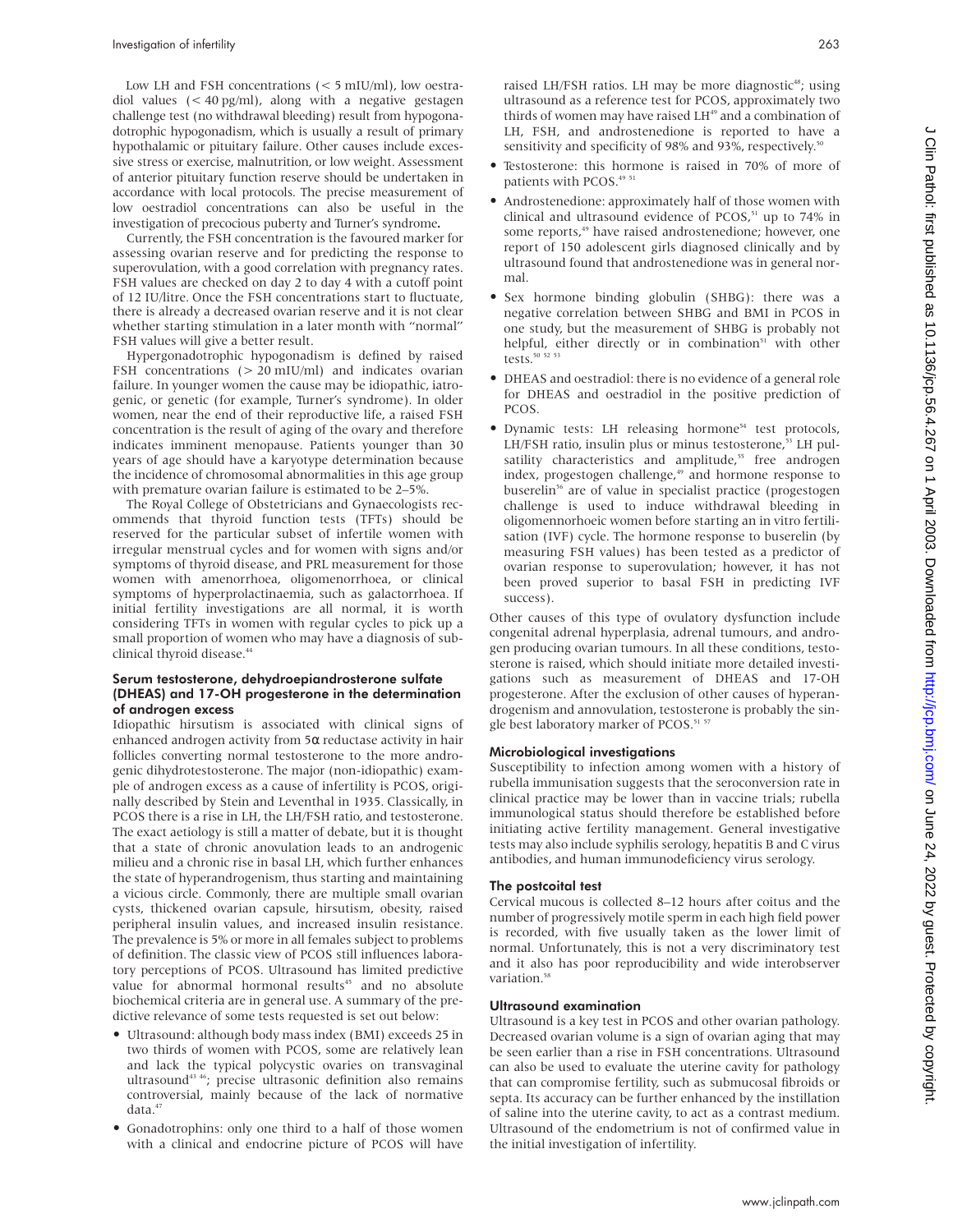# J Clin Pathol: first published as 10.1136/jcp.56.4.267 on 1 April 2003. Downloaded from http://jcp.bmj.com/ on June 24, 2022 by guest. Protected by copyright on June 25, 2022 by guest Protected by copyright. Pathol: first published from the first published from the first published as 10.1136/jcp.56.4.267 on 1 and 24, 2022 by 1 and 24, 2022 by 1 and 24, 2022. Download from the 2

# Endometrial biopsy

As a way of evaluating the luteal phase, endometrial biopsy is not of confirmed value as a routine investigation.

# Hysterosalpingogram, laparoscopy, and hysterosalpingo contrast

 $Hysterosalpingography$   $(HSG)$  and laparoscopy chromopertubation are not mutually exclusive because apart from testing tubal patency they provide different information. The procedure of choice is determined by the clinical circumstances of both partners. Hysterosalpingography gives information about the uterine cavity that a laparoscopy and dye test cannot provide (unless combined with hysteroscopy), whereas laparoscopy gives information about the rest of the pelvis, including peritubal adhesions, endometriosis, and ovarian pathology. Laparoscopy has a 1–2% complication rate<sup>59</sup> and a mortality rate of eight in 100 000. A hysterosalpingogram may be used as a screening test for tubal patency in low risk couples. However, when an evaluation of the pelvis is required a diagnostic laparoscopy with dye transit is the procedure of choice. Those with risk factors for pelvic or tubal disease or an abnormal pelvic examination should proceed directly to laparoscopy because they are more likely to have pelvic pathology. Hysterosalpingo contrast sonography is increasingly used as a test for tubal patency.

# INVESTIGATIONS OF THE MALE PARTNER

Male parenting cannot be taken as evidence of sperm quality. Subject to socioeconomic, regional, and international weighting factors, 1% to 30% of children cannot be genetically matched to their presumptive fathers.<sup>60</sup> Although reliable authenticated data on non-paternity rates are sparse it seems probable that the UK rate lies close to 1%.<sup>61-63</sup>

# Semen analysis

Evaluation of sperm morphology continues to cause problems for many people,<sup>64</sup> reflecting internal and external quality assurance and training issues under active consideration (Dr AD Atkinson, personal communication). Laboratories should perform semen analysis according to recognised WHO methodology<sup>19</sup> and subscribe to the appropriate EQA scheme.<sup>65</sup> Two sperm samples are suggested, 10 to 12 weeks apart. The laboratory should receive the samples within one hour of production. Men should be referred to a specialist infertility clinic if the results of either of their semen analyses fall below WHO criteria (table 2). These standards form a basis for referral but are not necessarily a guide to ultimate fertility. Wide intraindividual variation in sperm counts<sup>19</sup> are relevant

**Table 2** Suggested protocols for semen collection and World Health Organisation (WHO) normal values

Collection of <sup>a</sup> semen sample

Abstain for two to three days

Produce the sample by masturbation, not by coitus interruptus Do not use condoms for collection of the sample or lubricant jellies Use a wide mouth sterile plastic specimen pot to collect the sample Mark the container clearly with the name, date and time of production, and the date of the immediate preceding ejaculation by coitus or masturbation

Deliver to the laboratory as quickly as possible

Protect the sample from extremes of temperature (<15°C or >38°C) during transport—do not keep at body temperature

WHO values<sup>21</sup> for "normal" semen analysis include Volume 2 ml or more Concentration, 20 million/ml or more Motility, 50% progressive motility or more Morphology, 15% or more normal forms White blood cells, <1 million/ml

to individual assessment. Data suggest that as sperm morphology drops below 15% the success of normal fertilisation in vitro declines.<sup>19</sup>

"Laboratories should perform semen analysis according to recognised World Health Organisation methodology and subscribe to the appropriate external quality assurance scheme"

Azoospermia may be the result of a variety of factors. A karyotype is required to exclude intrinsic testicular failure. Ninety per cent of azoospermic patients with chromosomal abnormalities have Klinefelter's syndrome.<sup>66</sup> Testicular failure may also be the result of hormone abnormalities such as hypogonadotrophic hypogonadism and hyperprolactinaemia or testicular damage (that is, maldescent, mumps). Obstruction (intratesticular, epididymal, vasal, or of the ejaculatory duct) is the other major category and, depending on the site and the duration, surgical treatment could be considered. Transrectal ultrasound can locate the site of the blockage. Plasma FSH is useful in distinguishing primary from secondary testicular failure and in identifying patients with obstructive azoospermia. It has decreased the need for testicular biopsy, which is now largely reserved for confirming normal spermatogenesis in cases of genital tract obstruction. Testosterone and LH measurement are indicated when androgen deficiency, sex steroid abuse, or steroid secreting tumours are suspected. Urinalysis is useful to isolate viable sperm in retrograde ejaculation

# Sperm function tests

None of these tests has been shown to perform well in isolation. However, it is possible that a combination of these tests may be better at predicting fertilisation. The advent of intracytoplasmic sperm injection (ICSI), which overcomes defects in fertilising ability, may have made such tests less relevant to eventual pregnancy outcome.<sup>67</sup>

# Computer assisted seminal analysis (CASA)

The software in use measures the amplitude, frequency, and velocity of spermatozoa, but as yet has no confirmed value in predicting fertilisation potential and is subject to sampling variation.

# Hypo-osmotic swelling assay

This tests the functional integrity of the plasma membrane of the spermatozoa by observing curling of the tail under hypoosmotic conditions. Neither alone or in combination with traditional semen characteristics has it proved to be of value in predicting pregnancy outcome.<sup>68</sup>

# Sperm penetration tests

There is wide disagreement about the outcome of cervical mucous sperm penetration testing (CMSPT) and its association with fertilisation potential. In an attempt to overcome some of the difficulties with in vivo testing, as typified by postcoital tests and CMSPT, attempts have been made to replace human ovulatory cervical mucous with hyaluronic acid polymers or bovine cervical mucous. However, these tests only seem to reflect sperm motility and do not give added information about fertilisation potential.

# Hemizona assay

The ability of spermatozoa to bind to the zona pellucida may be tested in ova stored in a high salt solution. Because zona binding is dependent on oocyte maturity, the oocyte is divided in half with a micropipette so that each half acts as its own control with a fertile sample. This test does have some correlation with fertilising potential but false positive hemizona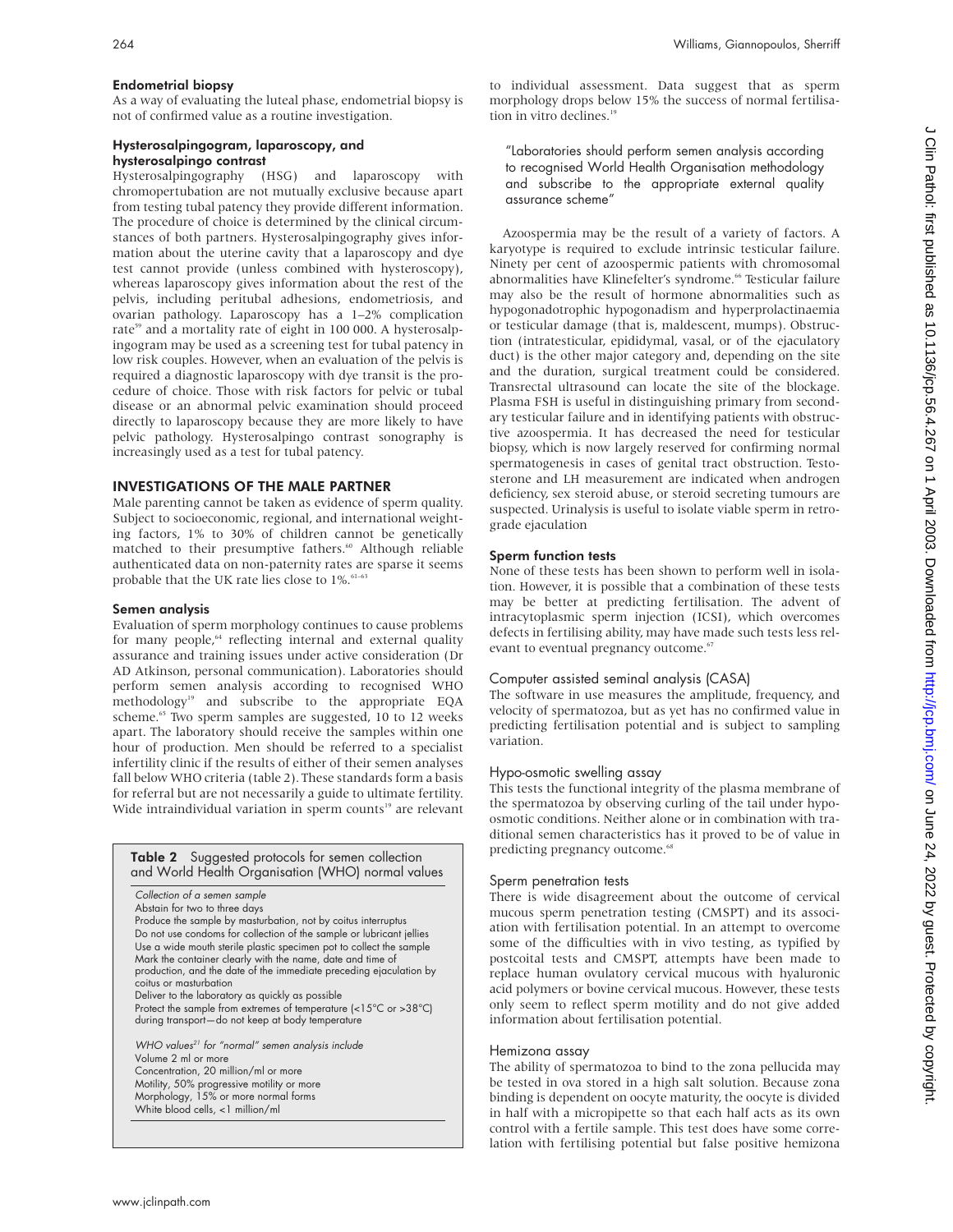assay results can occur because the fertilisation defect may be in functional steps beyond the tight binding of the sperm to the zona pellucida.

# Hamster oocyte penetration assay

There is a lack of standardisation in this laboratory technique. Longterm follow up (up to 68 months) of couples who have had a hamster egg penetration assay performed has shown no significant difference in the rate or incidence of pregnancy in relation to the results of this test, as analysed by life table analysis. Most studies have been difficult to interpret because of the lack of consensus arising from quality assurance issues.

# Biochemical aspects of sperm function

Acrosin is one of the enzymes present in the acrosome. Its activity has been reported to be greater in fertile than in infertile males; however, there are no prospective evaluations correlating acrosin activity with fertilisation rates in patients undergoing assisted reproduction techniques. The measurement of the production of reactive oxygen species released by spermatozoa may be used as an indicator of sperm function, $\theta$ but at present this is still a research tool. None of these tests has been shown to perform well in isolation. It is possible, however, that a combination of these tests may be better at predicting fertilisation, although the advent of ICSI, which overcomes defects in fertilising ability, may have made such tests less relevant to eventual pregnancy outcome.

### Immunological investigations

In the infertile population as a whole, antisperm antibodies (ASAB) occurs in 5–10% of individuals (men more than women), $\frac{70}{10}$  but they are also present in about 2% of fertile men, most commonly IgG and IgA. IgM antibodies, because of their size, are rarely found in semen and if present may be associated with infection. Sperm bound IgA antibodies are associated with poor cervical mucous penetration, but this is not the case with sperm bound IgG antibodies. The presence of sperm antibody in the serum of either partner is probably associated with impaired fertility, but the case has not been proved, so that routine testing for serum ASAB, although widely practised, is not recommended. Immunobead testing (IBT), however, against IgA and IgG in semen is recommended, although differences in analytical practice render comparisons of test results between centres unreliable. Assays that only identify serum ASAB may not be optimal because antibodies in the male genital tract may be of primary importance.

Semen screening for antibodies is performed on fresh samples and makes use of either the IBT method or the mixed antiglobulin reaction (MAR) test. The sample must contain at least 100 spermatozoa with progressive motility and the mucous, debris, and bacteria content must not be so high as to interfere with these tests.<sup>71</sup>

### The mixed antiglobulin reaction test

There is no gold standard for the diagnosis of immunological infertility but the MAR test is probably the first method of choice. This test identifies IgG on the spermatozoa. This is considered to be an adequate routine screening test because IgA antibodies almost never occur without IgG antibodies.<sup>72</sup> Severely oligozoospermic and/or samples with greatly reduced motility are unsuitable for testing. The test is considered positive if 50% or more sperm have blood cells attached and weakly positive if 10–50% of the sperm have blood cells attached. In a negative test the sperm should swim freely between the aggregation of red cells. If the red cells do not aggregate together then the test is invalid and should be repeated. The test is considered of clinical relevance when > 50% agglutination is present.

# Take home messages

- Infertility affects one in seven couples in the UK, but there is a wide variation in management
- In developed countries, 22% of infertility is caused by a male factor alone and in a further 21% both male and female factors are involved. Laboratories potentially contribute to the diagnosis of over 50% of couples investigated
- Laboratories must ensure that reference ranges, conditions of collection, and specimen preservation are appropriate to their clinical applications. Clinicians may need advice upon the reproducibility of assays and the transferability of assay data from the literature to other sites
- Serum progesterone is used as a key test. Prolactin is susceptible to stress effects and macroforms, and a protocol should be in place to identify this
- The results of serum prolactin, follicle stimulating hormone, luteinising hormone, thyroid tests, and oestradiol, together with clinical observations, will normally identify the four main causes of ovulatory failure. However, even significantly abnormal test results do not necessarily preclude successful reproductive function

# The immunobead test

The IBT is one of the most widely used tests to detect ASAB, directly on sperm or indirectly in seminal plasma, cervical mucous, follicular fluid, and serum. The presence of IgG, IgA, and IgM antibodies on the sperm surface can be assessed simultaneously with this test. The test is considered to be positive when 20% or more of motile spermatozoa have immunobead binding, but only clinically relevant when 50% or more of the motile spermatozoa have antibody bound to them.<sup>73</sup>

# Other investigations

Karyotyping allows detection of problems such as Klinefelter's syndrome (47, XXY), which accounts for many men presenting with non-obstructive azoospermia. Testing for cystic fibrosis carriers in both partners is now considered essential before couples are treated by ICSI if the man has congenital bilateral absence of the vas deferens. Reduced testosterone and raised LH concentrations are indicative of Leydig cell dysfunction. Additional investigations include a urinalysis, a urethral swab for chlamydia, and in some cases scrotal or transrectal ultrasound. Readers are referred to specialist texts<sup>74</sup> for information on chromosomal investigations.

# GOOD PRACTICE FRAMEWORK

Because reproductive potential is affected by age, pregnancy history, and medical, surgical, social, and environmental factors, laboratory investigations should take place within an appropriate clinically directed pathway. The general practitioner may play a central role in this pathway, with advice and referral to fertility specialists when indicated, because interpretation of the meaning of the various tests may sometimes be outside of his or her field of expertise.

# APPENDIX 1 SUGGESTED PROTOCOL FOR ASSESSMENT OF SERUM PROGESTERONE

Measure serum progesterone seven days before expected period in all women. Interpret after next menstrual period known.

- < 16 nmol/litre, repeat in another cycle. If consistently low refer to specialist.
- > 16 nmol/litre but < 30 nmol/litre, repeat in another cycle. If the same or lower, may be indication for controlled ovarian stimulation so needs referral to specialist.
- > 30 nmol/litre, consider as proof of adequate ovulation.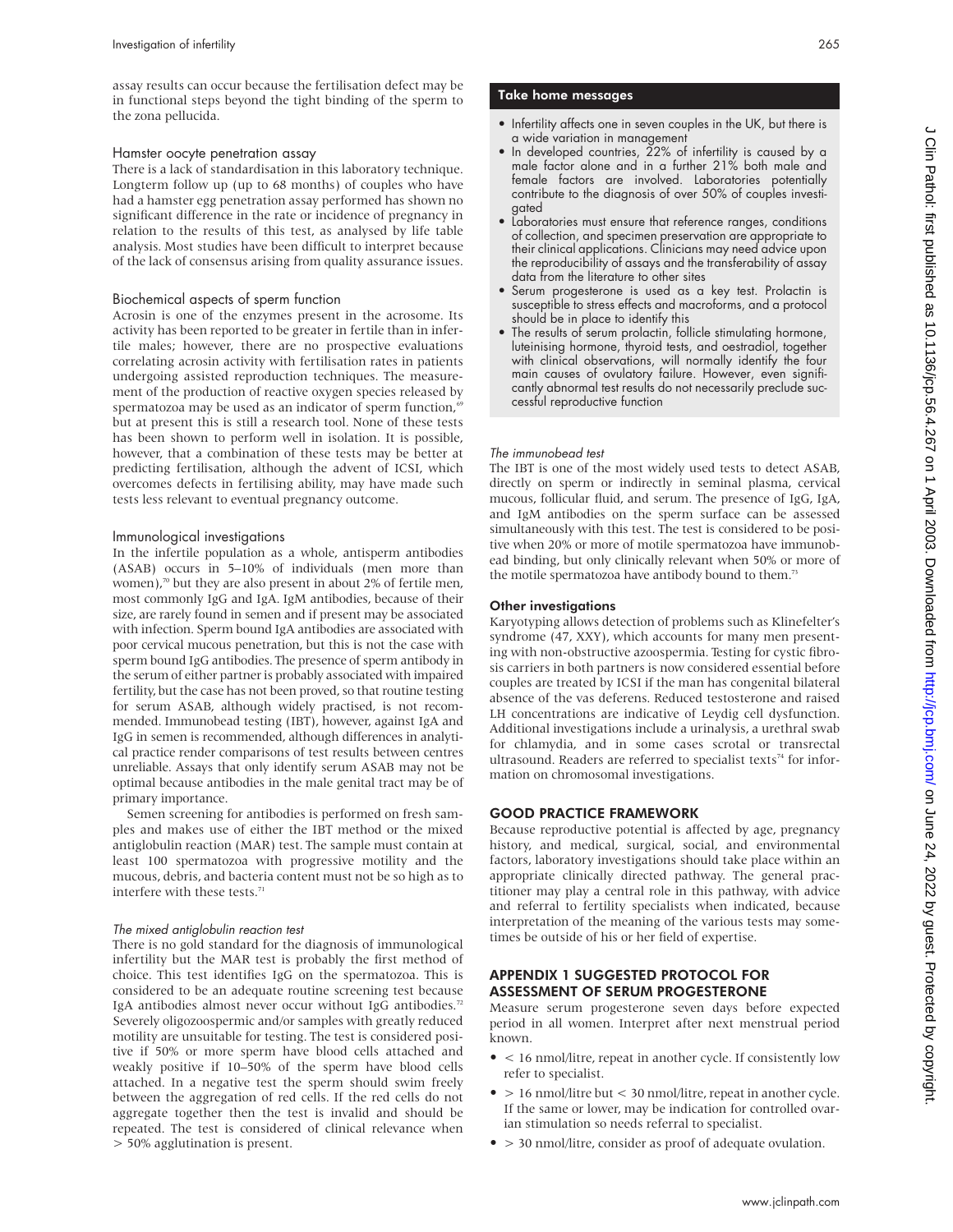Thanks to Dr GF Read, University Hospital of Wales, Cardiff, for help and advice.

# .....................

# Authors' affiliations

C Williams, T Giannopoulos, E A Sherriff, Assisted Conception Unit, St Helier Hospital, Wrythe Lane, Carshalton, Surrey SM5 1AA, UK

### REFERENCES

- 1 Templeton A, Fraser C, Thompson B. Infertility-epidemiology and referral practice. Hum Reprod 1991;6:1391–4.
- 2 Van Voorhis BJ, Stovall DW, Allen BD, et al. Cost-effective treatment of the infertile couple. Fertil Steril 1998;70:995–1005.
- 3 **Effective Health Care**. Implementing clinical practice guidelines: can<br>guidelines be used to improve clinical practice? Effective Health Care<br>Bulletin 1994;8. London: Royal Society of Medicine Press.
- 4 Taylor PJ, Collins JA. Unexplained infertility. Oxford: Oxford University Press, 1992.
- 5 **Seth J**, Sturgeon CM, Ellis AR, *et al*. United Kingdom External Quality<br>Assessment Scheme (NEQAS) for Peptide Hormones and Related<br>Substances. Annual review 2000. Department of Clinical Biochemistry,
- Royal Infirmary, Edinburgh EH3 9YW, UK.<br>6 **Seth J**, Sturgeon CM, Ellis AR, *et al*. United Kingdom External Quality Assessment Scheme (NEQAS) for Peptide Hormones and Related Substances. Annual review 1997. Department of Clinical Biochemistry, Royal Infirmary, Edinburgh EH3 9YW, UK.
- 7 Thomas A. Wales External Quality Assessment Scheme (WEQAS), Endocrine Scheme. Annual report 1999. Quality Laboratory, Directorate of Pathology, University Hospital of Wales, Heath Park, Cardiff CF4 4XW, UK.
- 8 **Bjoro T**, Morkrid L, Wergeland R, *et al.* Frequency of<br>hyperprolactinaemia due to large molecular weight prolactin<br>150–170 kD PRL). *Scand J Clin Lab Invest* 1995;**55**:139–47.
- 9 **Soong YK**, Ferguson KM, McGarrick G, et al. Size heterogeneity of immunoreactive prolactin in hyperprolactinaemia serum. Clin Endocrinol 1982;16:256–65.
- 10 Fahie-Wilson MN, Soule SG. Macroprolactinaemia: contribution of hyperprolactinaemia in a district general hospital and evaluation of a screening test based on precipitation with polyethylene glycol. *Ann Clin*<br>Biochem 1997;**34**:252–8.
- 11 Klockenbush W, Distler W, von Ditfurth M, et al. The value of functional tests in diagnosis of prolactinoma. Geburtshilfe Frauenheilkd 1990;50:383–7.
- 12 Leslie H, Courtney CH, Bell PM, et al. Laboratory and clinical experience in 55 patients with macroprolactinaemia identified by a simple polyethylene glycol precipitation method. *J Endocrinol Metab*<br>2001;**86**:2743–6.
- 13 Hauache OM, Rochat AJ, Maia ACM, et al. Screening for macroprolactinaemia and pituitary imaging studies. Clin Endocrinol 2002;57:327–31.
- 14 **Ferriani RA**, Silva de Sa MF. Effect of venipuncture stress on plasma<br>prolactin levels. *Int J Gynaecol Obstet* 1985;**23**:459–62.<br>15 **Ishay A**, Luboghitzky R. Diagnosis of hyperprolactinemia: determination<br>of prolactin
- 
- 16 Muneyyirci-Delale O, Goldstein D, Reyes Fl. Diagnosis of stress-related hyperprolactinemia. Evaluation of the hyperprolactinemia rest test. N Y State J Med 1989;89:205–8.
- 17 Pereira MC, Sobrinho LG, Afonso AM, et al. Is idiopathic hyperprolactinemia a transient stage towards prolactinoma? Obstet Gynecol 1987;70:305–8.
- 18 **Kurioka H**, Takahashi K, Irikoma M, *et al*. Diagnostic difficulty in<br>polycystic ovary syndrome due to an LH-beta-subunit variant. *Eur J*<br>Endocrinol 1999;1**40**:235–8.
- 19 World Health Organization. WHO laboratory manual for the examination of human semen and sperm–cervical mucus interaction.<br>Cambridge: Cambridge University Press, 1999.<br>20 **Kremer J**, Jager S. The significance of antisperm antibodies for<br>sperm–cervical mucus interaction. Hum Repro
- 
- 21 **Hughes IA**, Read GF. Simultaneous plasma and salivary steroid measurements as an index of control in congenital adrenal hyperplasia
- (CAH). A longitudinal study. *Horm Res* 1982;**16**:142–50.<br>22 **Ohtaki T**, Moriyoshi M, Nakada K, *et al.* Radioimmunoassay of saliva<br>estrone sulfate in pregnant sows. J Vet Med Sci 1997;**59**:759–63.<br>23 **Mounib N,** Sultan C,
- estradiol and estrogens determined by bioluminescence in saliva, plasma<br>and urine during spontaneous and FSH stimulated cycles in women. *J*<br>*Steroid Biochem* 1998;**31**:861–5.
- 24 Gaskell SJ, Finlay EM, Pike AW. Analyses of steroids in saliva using highly selective mass spectrometric techniques. Biomed Mass Spectrom 1980;7:500–4.
- 25 Bolaji II, Tallon DF, O'Dwyer E, et al. Assessment of bioavailability of oral micronized progesterone using a salivary progesterone enzymeimmunoassay. Gynecol Endocrinol 1993;7:101–10.
- 26 Swinkels LM, van Hoof HJ, Ross HA, et al. Low ratio of androstenedione to testosterone in plasma and saliva of hirsute women. Clin Chem 1992;38:1819–23.
- 27 Lac G, Lac N, Robert A. Steroid assays in saliva: a method to detect plasmatic contaminations. Arch Int Physiol Biochim Biophys 1993;101:257–62.
- 28 Filaire E, Lac G. Dehydroepiandrosterone (DHEA) rather than testosterone shows saliva androgen responses to exercise in elite female handball players. Int J Sports Med 2000;21:17-20.
- 29 Vining RF, McGinley RA. Hormones in saliva. Crit Rev Clin Lab Sci 1986;23:95–146.
- 30 Vining RF, McGinley RA. The measurement of hormones in saliva:
- possibilities and pitfalls. J Steroid Biochem 1987;27:81–94.<br>31 Walker RF, Read GF, Wilson DW, *et al*. Chronobiology in laboratory<br>medicine; principles and clinical applications illustrated from measurements of neutral steroids in saliva. Prog Clin Biol Res 1990;341A:105–17.
- 32 Smith RG, Besch PK, Dill B, et al. Saliva as a matrix for measuring free
- androgens: comparison with serum androgens in polycystic ovarian<br>disease. Ferril Steril 1979;31:513–17.<br>33 Seinkels LM, van Hoof HJ, Ross HA, et al. Concentrations of salivary<br>testosterone and plasma total, non-sex-hormone and free testosterone in normal and hirsute women during administration of dexamethasone/synthetic corticotropin. Clin Chem 1991;37:139–40.
- 34 Swinkels LM, van Hoof HJ, Ross HA, et al. Low ratio of androstenedione to testosterone in plasma and saliva of hirsute women. Clin Chem 1992;38:1819–23.
- 35 Tschop M, Behre HM, Nieschlag E, et al. A time-resolved fluorescence immunoassay for the measurement of testosterone in saliva: monitoring of testosterone replacement therapy with testosterone buciclate. Clin Chem Lab Med 1998;36:223–30.
- 36 Riad-Fahmy D, Read GF, Walker RF. Salivary steroid assays for assessing variation in endocrine activity. J Steroid Biochem 1983;19:265–72.
- 37 Fulton A, Chan S, Coleman G. Effect of salivary proteins on binding curves of three radioimmunoassay kits: Amerlex-M progesterone, Amerlex cortisol, and Biodata testosterone. Clin Chem 1989;35:641–4.
- 38 Dabbs JM, Campbell BC, Gladue BA, et al. Reliability of salivary testosterone measurements: a multicenter evaluation. Clin Chem 1995;41:1581–4.
- 
- 39 **Royal College of Obstetricians and Gynaecologists**.<br>1992 Infertility—guidelines for practice. London: RCOG Press, 1992.<br>40 **Rowe PJ**, Comhaire FH, Hargreave TB, et al. WHO manual for the standardised investigation and diagnosis of the infertile couple. Cambridge: Cambridge University Press, 1993.
- Speroff L, Glass RH, Kase N. Regulation of the menstrual cycle. In: Clinical gynecologic endocrinology and fertility, 5th ed. Baltimore: Williams & Wilkins 1994:809.
- 42 Speroff L, Glass H, Kase G. Clinical gynecologic endocrinology and infertility, 5th ed. Baltimore: Williams & Wilkins, 1994.
- 
- 43 **Illions EH**, Valley MT, Kaunitz AM. Infertility: a clinical guide for the<br>internist. Womens Health Issues, Part II 1998;82.<br>44 **Arojoki M**, Jokimaa V, Juuti A, et al. Hypothyroidism among infertile<br>women in Finland. Gy
- normogonadotropic infertility: polycystic ovaries diagnosed by ultrasound versus endocrine characteristics of polycystic ovary syndrome. Fertil Steril 1997;67:452–8.
- 46 Dramusic V, Goh VH, Rajan U, et al. Clinical, endocrinologic, and ultrasonographic features of polycystic ovary syndrome in Singaporean adolescents. J Pediatr Adolesc Gynecol 1997;10:125–32.
- 47 Dewailly D. Definition and significance of polycystic ovaries. Baillieres Clin Obstet Gynaecol 1997;11:349–68.
- 48 Fauser BC, Pache TD, Hop WC, et al. The significance of a single serum LH measurement in women with cycle disturbances: discrepancies between immunoreactive and bioactive hormone estimates. Clin Endocrinol 1992;37:445–52.
- 49 Fox R, Corrigan E, Thomas PA, et al. The diagnosis of polycystic ovaries in women with oligo-amenorrhoea: predictive power of endocrine tests.<br>*Clin Endocrinol* 1991;**34**:127–31.
- 50 Koskinen P, Penttila TA, Anttila L, et al. Optimal use of hormone determinations in the biochemical diagnosis of the polycystic ovary syndrome. Fertil Steril 1996;65:517–22.
- 51 Robinson S, Rodin DA, Deacon A, et al. Which hormone tests for the diagnosis of polycystic ovary syndrome? Br J Obstet Gynaecol 1992;99:232–8.
- 52 Montalto J, Funder JW, Yong AB, et al. Serum 5-androstene-3 beta, 17 beta-diol sulphate and 5 alpha-androstane-3 alpha, 17 beta-diol sulphate in hirsute females with polycystic ovarian disease. J Steroid Biochem 1990:36:67-74.
- 53 Turhan NO, Toppare MF, Seckin NC, et al. The predictive power of endocrine tests for the diagnosis of polycystic ovaries in women with<br>oligoamenorhea. Gynecol Obstet Invest 1999;48:183-6.<br>**54 Oppermann K**, Cho MM, Spritzer PM. Serum levels in hirsute<br>anovulatory women. *Braz J Med Biol*
- 
- 55 Collet C, Lecomte P, Guilloteau D, et al. Luteinizing hormone measurement in polycystic ovary syndrome: a practical approach. Eur J Endocrinol 1999;141:225–30.
- 56 **Hagag P**, Ben-Shlomo A, Herzianu I, *et al.* Diagnosis of polycystic ovary<br>disease in obese women with a 24 hour hormone profile after buserelin<br>stimulation. *J Reprod Med* 2000;4**5**:171–8.
- 57 Gandar R, Spizzo M, Collin D. Diagnosis and treatment of polycystic ovary syndrome. J Gynecol Obstet Biol Reprod (Paris) 1999;28:510–18.
- 58 Irvine OS, Aitken RJ. Seminal fluid analysis and sperm function testing. Endocr Metab Clin North Am 1994;23:725-48.